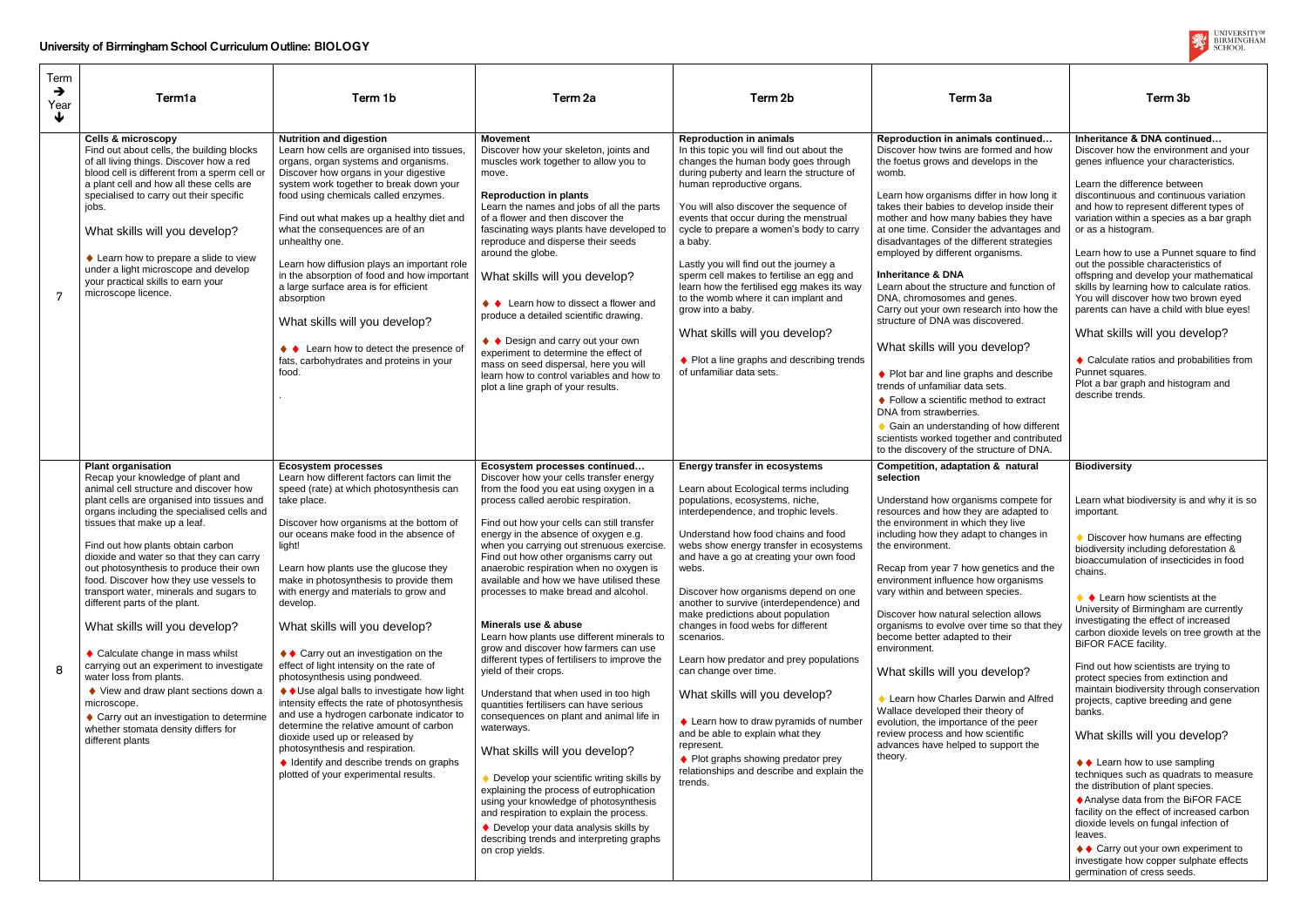|                                                                                                             | Food groups and food tests                                                                                                                                                                                                                          |  |  |  |
|-------------------------------------------------------------------------------------------------------------|-----------------------------------------------------------------------------------------------------------------------------------------------------------------------------------------------------------------------------------------------------|--|--|--|
| of eukaryotes<br>to prokaryotes.                                                                            | Find out what carbohydrates, proteins and<br>fats (lipids) are made up of and in what<br>part of the digestive system are they<br>broken down and how.                                                                                              |  |  |  |
| develop?                                                                                                    |                                                                                                                                                                                                                                                     |  |  |  |
| al skills by:<br>rawing cells down                                                                          | What skills will you develop?                                                                                                                                                                                                                       |  |  |  |
| will develop your<br>hat you can<br>and use<br>e relative size or<br>ıctures.                               | ◆ Develop your practical skills by using<br>qualitative reagents to test for these<br>different food groups in the laboratory.<br>AQA Biology specification (8461) 4.2.2.1                                                                          |  |  |  |
| on (8461) 4.1.1.1                                                                                           |                                                                                                                                                                                                                                                     |  |  |  |
| <u>ed:</u>                                                                                                  | <b>Triple only &amp; combined</b>                                                                                                                                                                                                                   |  |  |  |
| interdependence                                                                                             | Ecology: Biodiversity and the effect of<br>human interaction on ecosystems.                                                                                                                                                                         |  |  |  |
| is are adapted to<br>nents and how<br>other for ו                                                           | Recap from year 8 what biodiversity is and<br>discover how the rapid growth of the<br>human population has had a negative                                                                                                                           |  |  |  |
| urvive and                                                                                                  | effect on the environment. ♦ Learn how<br>people are reducing the impact of humans<br>on ecosystem and biodiversity.                                                                                                                                |  |  |  |
| on (8461) 4.7.1                                                                                             |                                                                                                                                                                                                                                                     |  |  |  |
| າ of an                                                                                                     | AQA Biology specification (8461) 4.7.3                                                                                                                                                                                                              |  |  |  |
| esent feeding<br>ommunity and<br>g predator-prey<br>าces between<br>ironment and how<br>n trophic levels as | <b>Ecology: Food production</b><br>♦ Discover the biological factors that are<br>affecting food security and how farming<br>can be made more efficient. And new<br>biotechnology can be used to reach the<br>demands of a growing human population. |  |  |  |
| nid of biomass.<br>termine the<br>plant species in a                                                        | AQA Biology specification (8461) 4.7.5                                                                                                                                                                                                              |  |  |  |
|                                                                                                             |                                                                                                                                                                                                                                                     |  |  |  |
| arbon and water<br>living organisms.<br>tors affect the rate                                                |                                                                                                                                                                                                                                                     |  |  |  |
| al investigation on<br>sh milk.                                                                             |                                                                                                                                                                                                                                                     |  |  |  |
| on (8461) 4.7.2.<br>(ylnc                                                                                   |                                                                                                                                                                                                                                                     |  |  |  |
|                                                                                                             |                                                                                                                                                                                                                                                     |  |  |  |
|                                                                                                             |                                                                                                                                                                                                                                                     |  |  |  |
|                                                                                                             |                                                                                                                                                                                                                                                     |  |  |  |
|                                                                                                             |                                                                                                                                                                                                                                                     |  |  |  |
|                                                                                                             |                                                                                                                                                                                                                                                     |  |  |  |
|                                                                                                             |                                                                                                                                                                                                                                                     |  |  |  |
|                                                                                                             |                                                                                                                                                                                                                                                     |  |  |  |
|                                                                                                             |                                                                                                                                                                                                                                                     |  |  |  |

|    | Organisation (The heart, lungs, blood                                                                                                                                                                                                                                                                                                                                                                                                                                                                                                                                                                                                                                                                                                                                                                                                                                                                                                                                                                                                                                                                                                                                                                                                                                                                                                                                  | <b>Health and disease</b>                                                                                                                                                                                                                                                                                                                                                                                                                                                                                                                                                                                                                            | <b>Communicable diseases &amp; fighting</b>                                                                                                                                                                                                                                                                                                                                                                                                                                                                                                                                                                                                                                                                                                                                                                                                                                                             | <b>Medicine and drug development</b>                                                                                                                                                                                                                                                                                                                                                                                                                                                                                                                                                                                                                                                                                                                                                                                                                                                                                                                                                                                                                                                                                                                                                                   | <b>Cells and microscopy</b>                                                                                                                                                                                                                                                                                                                                                                                                                                                                                                                                                                                                                                                                                                                                                                                                                                                                                                                                                                                                                           |
|----|------------------------------------------------------------------------------------------------------------------------------------------------------------------------------------------------------------------------------------------------------------------------------------------------------------------------------------------------------------------------------------------------------------------------------------------------------------------------------------------------------------------------------------------------------------------------------------------------------------------------------------------------------------------------------------------------------------------------------------------------------------------------------------------------------------------------------------------------------------------------------------------------------------------------------------------------------------------------------------------------------------------------------------------------------------------------------------------------------------------------------------------------------------------------------------------------------------------------------------------------------------------------------------------------------------------------------------------------------------------------|------------------------------------------------------------------------------------------------------------------------------------------------------------------------------------------------------------------------------------------------------------------------------------------------------------------------------------------------------------------------------------------------------------------------------------------------------------------------------------------------------------------------------------------------------------------------------------------------------------------------------------------------------|---------------------------------------------------------------------------------------------------------------------------------------------------------------------------------------------------------------------------------------------------------------------------------------------------------------------------------------------------------------------------------------------------------------------------------------------------------------------------------------------------------------------------------------------------------------------------------------------------------------------------------------------------------------------------------------------------------------------------------------------------------------------------------------------------------------------------------------------------------------------------------------------------------|--------------------------------------------------------------------------------------------------------------------------------------------------------------------------------------------------------------------------------------------------------------------------------------------------------------------------------------------------------------------------------------------------------------------------------------------------------------------------------------------------------------------------------------------------------------------------------------------------------------------------------------------------------------------------------------------------------------------------------------------------------------------------------------------------------------------------------------------------------------------------------------------------------------------------------------------------------------------------------------------------------------------------------------------------------------------------------------------------------------------------------------------------------------------------------------------------------|-------------------------------------------------------------------------------------------------------------------------------------------------------------------------------------------------------------------------------------------------------------------------------------------------------------------------------------------------------------------------------------------------------------------------------------------------------------------------------------------------------------------------------------------------------------------------------------------------------------------------------------------------------------------------------------------------------------------------------------------------------------------------------------------------------------------------------------------------------------------------------------------------------------------------------------------------------------------------------------------------------------------------------------------------------|
|    | vessels and blood).<br>Find out about the structure and function<br>of lungs, heart, blood vessels and blood.                                                                                                                                                                                                                                                                                                                                                                                                                                                                                                                                                                                                                                                                                                                                                                                                                                                                                                                                                                                                                                                                                                                                                                                                                                                          | Learn about lifestyle factors associated<br>with non-communicable diseases and<br>understand the human and financial cost of<br>these diseases.                                                                                                                                                                                                                                                                                                                                                                                                                                                                                                      | infections<br>Find out about the fascinating world of<br>pathogens and how they spread from<br>person to person and cause disease.                                                                                                                                                                                                                                                                                                                                                                                                                                                                                                                                                                                                                                                                                                                                                                      | Discover how new drugs are being<br>developed to fight disease.                                                                                                                                                                                                                                                                                                                                                                                                                                                                                                                                                                                                                                                                                                                                                                                                                                                                                                                                                                                                                                                                                                                                        | Compare the structure of eukaryotes<br>(plant and animal cells) to prokaryotes.                                                                                                                                                                                                                                                                                                                                                                                                                                                                                                                                                                                                                                                                                                                                                                                                                                                                                                                                                                       |
|    | What skills will you develop?<br>Develop your scientific writing skills by                                                                                                                                                                                                                                                                                                                                                                                                                                                                                                                                                                                                                                                                                                                                                                                                                                                                                                                                                                                                                                                                                                                                                                                                                                                                                             | What skills will you develop?                                                                                                                                                                                                                                                                                                                                                                                                                                                                                                                                                                                                                        | AQA Biology specification (8461) 4.3.1.1<br>to 4.3.1.5                                                                                                                                                                                                                                                                                                                                                                                                                                                                                                                                                                                                                                                                                                                                                                                                                                                  | What skills will you develop?<br>◆ Develop your own analysis skills by                                                                                                                                                                                                                                                                                                                                                                                                                                                                                                                                                                                                                                                                                                                                                                                                                                                                                                                                                                                                                                                                                                                                 | What skills will you develop?<br>♦ Develop your practical skills by<br>staining, viewing and drawing cells down                                                                                                                                                                                                                                                                                                                                                                                                                                                                                                                                                                                                                                                                                                                                                                                                                                                                                                                                       |
| 9  | using your new knowledge and<br>vocabulary to explain how the lungs are<br>adapted for their function.<br>AQA Biology specification (8461) 4.2.1,<br>4.2.2.1 to 4.2.2.4                                                                                                                                                                                                                                                                                                                                                                                                                                                                                                                                                                                                                                                                                                                                                                                                                                                                                                                                                                                                                                                                                                                                                                                                | ♦ Learn in detail about what causes<br>coronary heart disease and find out about<br>the latest advances in modern medicine to<br>reduce risk and treat this disease.<br>AQA Biology specification (8461) 4.2.2.4 to<br>4.2.2.6                                                                                                                                                                                                                                                                                                                                                                                                                       | What skills will you develop?<br>♦ Discover the ingenious ways your body<br>defends itself from being infected by<br>pathogens and how vaccinations work<br>AQA Biology specification (8461) 4.3.1.6<br>to 4.3.1.9                                                                                                                                                                                                                                                                                                                                                                                                                                                                                                                                                                                                                                                                                      | carrying out an investigation to find out<br>how different antibacterial agents effect<br>the growth of bacteria.<br>AQA Biology specification (8461) 4.1.1.6<br>and 4.3.1.8 to 4.3.1.9                                                                                                                                                                                                                                                                                                                                                                                                                                                                                                                                                                                                                                                                                                                                                                                                                                                                                                                                                                                                                | a microscope.<br>♦ During this topic you will develop your<br>mathematical skills so that you can<br>calculate magnification and use<br>estimations to judge the relative size or<br>area of sub-cellular structures.                                                                                                                                                                                                                                                                                                                                                                                                                                                                                                                                                                                                                                                                                                                                                                                                                                 |
|    |                                                                                                                                                                                                                                                                                                                                                                                                                                                                                                                                                                                                                                                                                                                                                                                                                                                                                                                                                                                                                                                                                                                                                                                                                                                                                                                                                                        |                                                                                                                                                                                                                                                                                                                                                                                                                                                                                                                                                                                                                                                      |                                                                                                                                                                                                                                                                                                                                                                                                                                                                                                                                                                                                                                                                                                                                                                                                                                                                                                         |                                                                                                                                                                                                                                                                                                                                                                                                                                                                                                                                                                                                                                                                                                                                                                                                                                                                                                                                                                                                                                                                                                                                                                                                        | AQA Biology specification (8461) 4.1.1.1<br>to 4.1.1.5                                                                                                                                                                                                                                                                                                                                                                                                                                                                                                                                                                                                                                                                                                                                                                                                                                                                                                                                                                                                |
|    | <b>Triple only and combined courses</b>                                                                                                                                                                                                                                                                                                                                                                                                                                                                                                                                                                                                                                                                                                                                                                                                                                                                                                                                                                                                                                                                                                                                                                                                                                                                                                                                | <b>Triple only and combined courses</b>                                                                                                                                                                                                                                                                                                                                                                                                                                                                                                                                                                                                              | <b>Triple only &amp; Combined:</b>                                                                                                                                                                                                                                                                                                                                                                                                                                                                                                                                                                                                                                                                                                                                                                                                                                                                      | <b>Triple only &amp; Combined:</b>                                                                                                                                                                                                                                                                                                                                                                                                                                                                                                                                                                                                                                                                                                                                                                                                                                                                                                                                                                                                                                                                                                                                                                     | <b>Triple only &amp; Combined:</b>                                                                                                                                                                                                                                                                                                                                                                                                                                                                                                                                                                                                                                                                                                                                                                                                                                                                                                                                                                                                                    |
| 10 | Cells, microscopy & division<br>Learn about powerful microscopes that<br>are available for scientists to use and<br>think about how this has helped biologist<br>understand more about the structure of a<br>cell.<br>Find out about stem cells and how they<br>differentiate and specialise to carry out<br>particular functions in plants and animals.<br>Discover how both eukaryotic and<br>prokaryotic cells divide by mitosis<br>producing two identical cells allowing<br>organisms to grow and repair damaged<br>tissue.<br>Discover that cancer is a result of<br>changes in cells that lead to uncontrolled<br>cell division. Find out about different<br>types of tumours and what the lifestyle<br>risk factors are for different types of<br>cancers.<br>♦ During this topic you will develop your<br>mathematical skills so that you can<br>demonstrate an understanding of the<br>scale and size of cells and be able to<br>make order of magnitude calculations,<br>including the use of standard form.<br>Learn how to grow bacteria and that<br>bacteria multiply by binary fission.<br>Develop your mathematical skills by<br>calculating the number of bacteria in a<br>population after a certain time if you<br>know the mean division time.<br>AQA Biology specification (8461) 4.1.1 &<br>4.1.2 (plus Cancer 4.2.2.7) 4.1.1.6 (triple<br>only) | <b>Transport in cells</b><br>Find out how substances move across the<br>cell membrane by diffusion, osmosis or<br>active transport.<br>♦ Develop your practical and analysis<br>skills by investigating the effect of a range<br>of concentrations of salt or sugar solutions<br>on the mass of plant tissue.<br><b>Bioenergetics part 1</b><br>Recap how animals and plants use oxygen<br>to oxidise food in a process called aerobic<br>respiration. Then explore further how<br>anaerobic respiration transfers energy<br>without the need for oxygen and consider<br>how exercise effects the human body<br>AQA Biology specification (8461) 4.4 | <b>Organisation (The human digestive</b><br>system)<br>Learn how different organs work together<br>to digest food (recap from KS3). Learn<br>how enzymes work, where they are<br>produced and how they are involved in<br>metabolism.<br>♦ Carry out an investigation to find out<br>the effect of pH on the rate of reaction of<br>amylase enzyme.<br>AQA Biology specification (8461) 4.1.3 &<br>4.2.2.1<br><b>Bioenergetics part 2</b><br>Revise year 8 work on how plants harness<br>the Sun's energy in photosynthesis in<br>order to make food.<br>♦ Continue to develop your analytical<br>and practical skills by investigating the<br>effect of light intensity on the rate of<br>photosynthesis.<br>♦ Analyse dendrometer data from the<br>BIFoR FACE project to determine the<br>effect of increased carbon dioxide<br>concentration on tree growth.<br>AQA Biology specification (8461) 4.4 | <b>Organisation (Plant tissues, organs)</b><br>and organ systems)<br>You will start of by recapping work from<br>year 8 so that you are confident at<br>explaining how the structures of plant<br>tissues are related to their functions as<br>well as explaining the effect of changing<br>temperature, humidity, air movement and<br>light intensity on the rate of transpiration.<br>♦ ♦ During this topic you will develop<br>your analytical skills by processing data<br>from investigations involving stomata and<br>transpiration rates to find arithmetic<br>means, understand the principles of<br>sampling and calculate surface areas and<br>volumes.<br><b>Antibodies and plant disease</b><br>Discover how monoclonal antibodies are<br>made and how they could be used for<br>diagnosis, research and to treat disease.<br>Find out what causes plant disease<br>including ion deficiencies and pathogens.<br>Learn how plant diseases can be detected<br>and what defence responses plants have<br>to disease. Compare this to what you<br>learnt about human defence against<br>disease in year 9.<br>AQA Biology specification (8461) 4.2.3 &<br>4.4.1 & 4.4.2 4.3.3.1 (triple only) | <b>Ecology: Adaptation interdependence</b><br>and competition<br>Discover how organisms are adapted to<br>live in different environments and how<br>they compete with each other for<br>resources in order to survive and<br>reproduce.<br>AQA Biology specification (8461) 4.7.1<br>Ecology: Organisation of an<br>ecosystem.<br>Use food chains to represent feeding<br>relationships within a community and<br>interpret graphs showing predator-prey<br>cycles.<br>Learn about the differences between<br>trophic levels in an environment and how<br>biomass is lost between trophic levels as<br>represented by a pyramid of biomass.<br>♦ Use quadrats to determine the<br>population of a certain plant species in a<br>habitat.<br>Explain how and why carbon and water<br>cycles are important to living organisms.<br>Learn how different factors affect the rate<br>of decay.<br>◆ Complete a practical investigation on<br>the rate of decay of fresh milk.<br>AQA Biology specification (8461) 4.7.2.<br>4.7.2.3, 4.7.4.1 (Triple only) |